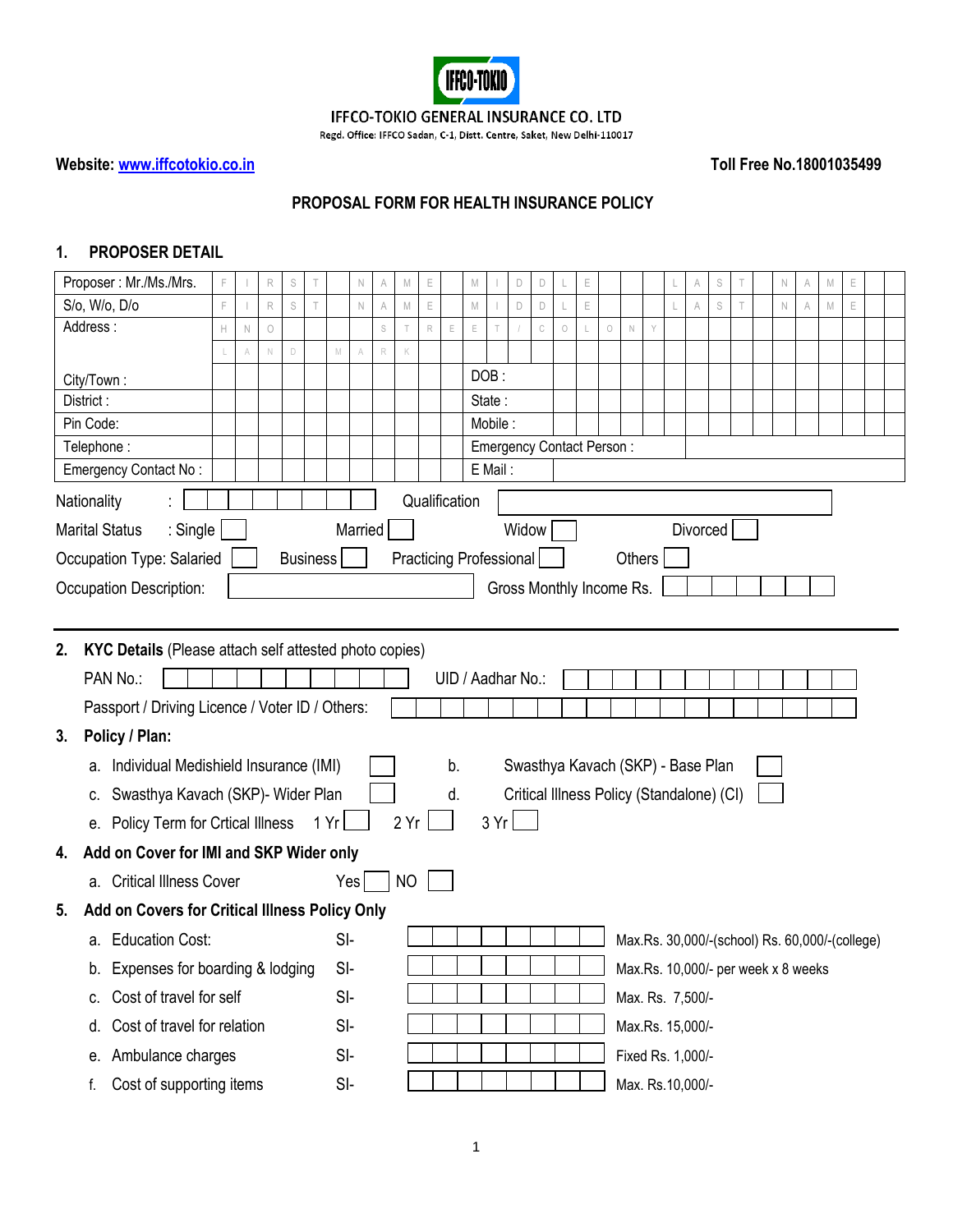| Name of the Insured Child | Age | Which class/ semester |      | Annual expenses  |         |                         |  |  |  |
|---------------------------|-----|-----------------------|------|------------------|---------|-------------------------|--|--|--|
|                           |     | he/she is studying    | -ees | Boarding/Lodging | Library | <b>Examination Fees</b> |  |  |  |
|                           |     |                       |      |                  |         |                         |  |  |  |
|                           |     |                       |      |                  |         |                         |  |  |  |
|                           |     |                       |      |                  |         |                         |  |  |  |

**6. Nomination**: In the event of death of the proposer any payment due under the policy shall become payable to the nominee proposed in this form and the receipt of the proceeds by such nominee would be sufficient discharge to the Company. Nominee for all other persons proposed to be insured shall be the proposer himself/herself. The following section is to be filled by the proposer:

| Nominee<br>Name | ⊀elationship | .<br>' Contact details<br>: Nominee<br>Address and<br>$\cdot$ | . . |
|-----------------|--------------|---------------------------------------------------------------|-----|
|                 |              |                                                               |     |
|                 |              |                                                               |     |

**7.** Proposed Period of Insurance: From To

(Subject to acceptance of proposal by Insurer and payment of premium before commencement of Risk)

- 8. Business Type:-- Fresh ITGI Renewal Transfer from Other Insurer
	-

- **9.** If it is ITGI Renewal, Whether there is enhancement of Sum Insured----Yes  $\Box$  No  $\Box$
- 10. Details of the persons to be insured

\* For Floater Policy mention sum insured against the main member only

| S.No | Name of Insured<br>Person | Height<br>(inches) | Weight<br>(KGs) | Date of Birth<br>(dd/mm/yy) | Gender<br>(M/F) | Occupation | Relationship with<br>the Proposer | Sum Insured * | Fresh / ITGI<br>Renewal /<br>Portability | No of years of<br>past continuous<br>Policy |
|------|---------------------------|--------------------|-----------------|-----------------------------|-----------------|------------|-----------------------------------|---------------|------------------------------------------|---------------------------------------------|
|      |                           |                    |                 |                             |                 |            |                                   |               |                                          |                                             |
|      |                           |                    |                 |                             |                 |            |                                   |               |                                          |                                             |
|      |                           |                    |                 |                             |                 |            |                                   |               |                                          |                                             |
|      |                           |                    |                 |                             |                 |            |                                   |               |                                          |                                             |
|      |                           |                    |                 |                             |                 |            |                                   |               |                                          |                                             |
|      |                           |                    |                 |                             |                 |            |                                   |               |                                          |                                             |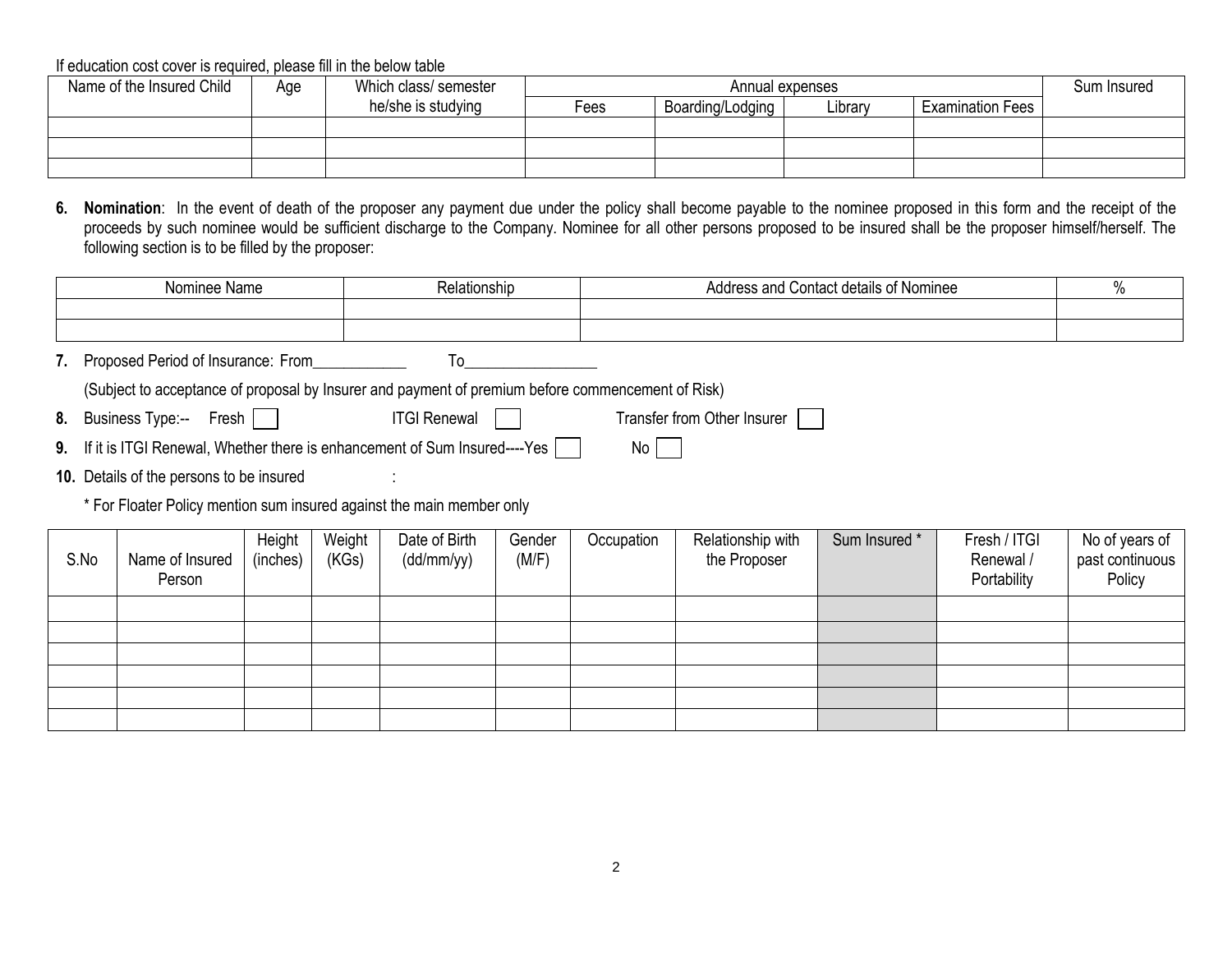**11.** Details of present/previous medical insurance like Individual or Group Mediclaim, Cancer Policy, Critical Illness or any other Policy for any of the Insured Person. (Please use additional sheets if required)

|       |                        |            | Type of Policy<br>(Group/Retail/<br>Others) |                                      | Sum Insured | Period of Insurance |    | Cumulative<br>Bonus, if any | Do you want<br>to merge<br>Cumulative<br>bonus with<br>Sum Insured<br>(Y/N) |  |
|-------|------------------------|------------|---------------------------------------------|--------------------------------------|-------------|---------------------|----|-----------------------------|-----------------------------------------------------------------------------|--|
| S.No. | Name of Insured Person | Policy No. |                                             | Name and address of<br>Insurance Co. |             | From                | To |                             |                                                                             |  |
|       |                        |            |                                             |                                      |             |                     |    |                             |                                                                             |  |
|       |                        |            |                                             |                                      |             |                     |    |                             |                                                                             |  |
|       |                        |            |                                             |                                      |             |                     |    |                             |                                                                             |  |
| 4     |                        |            |                                             |                                      |             |                     |    |                             |                                                                             |  |
|       |                        |            |                                             |                                      |             |                     |    |                             |                                                                             |  |
| 6     |                        |            |                                             |                                      |             |                     |    |                             |                                                                             |  |

**Note**: Please attach a photocopy of the expiring Policy or current Renewal Notice for Portability

# **12.** Details of Insurance claims lodged in the past. (Please use additional sheets if required)

| S. No. | Name of Insured Person | Policy No | Date of claim | Nature and Description of claim | Amount of claim |
|--------|------------------------|-----------|---------------|---------------------------------|-----------------|
|        |                        |           |               |                                 |                 |
|        |                        |           |               |                                 |                 |
|        |                        |           |               |                                 |                 |
|        |                        |           |               |                                 |                 |

**13. Medical History:** Please tick against the relevant insured if the answer is YES:

|      | Section A: Have any of the persons proposed to be insured ever suffered from/ are currently suffering from any of the | <b>Insured Person</b> |  |   |  |  |  |  |  |  |
|------|-----------------------------------------------------------------------------------------------------------------------|-----------------------|--|---|--|--|--|--|--|--|
|      | following:                                                                                                            |                       |  | ъ |  |  |  |  |  |  |
|      | High or low blood pressure                                                                                            |                       |  |   |  |  |  |  |  |  |
| ii.  | <b>Diabetes</b>                                                                                                       |                       |  |   |  |  |  |  |  |  |
| iii. | Chest pain, Ischemic heart disease or any other Heart disorder, Valve Related Disorder                                |                       |  |   |  |  |  |  |  |  |
| iv.  | Arthritis, Spondylosis or any other disorder of the muscle/bone/joint like<br>ligament/meniscus tear etc              |                       |  |   |  |  |  |  |  |  |
| V.   | DUB, Fibroid, Cyst/Fibroadenoma or any other Gynaecological/Breast disorder                                           |                       |  |   |  |  |  |  |  |  |
| vi.  | Asthma / COPD or any other lung/Breathing disorder                                                                    |                       |  |   |  |  |  |  |  |  |
| vii. | <b>Tuberculosis</b>                                                                                                   |                       |  |   |  |  |  |  |  |  |
|      | viii. Ulcer (stomach/duodenal), hepatitis, cirrhosis or any other Digestive or Liver/Gallbladder<br><b>Disorder</b>   |                       |  |   |  |  |  |  |  |  |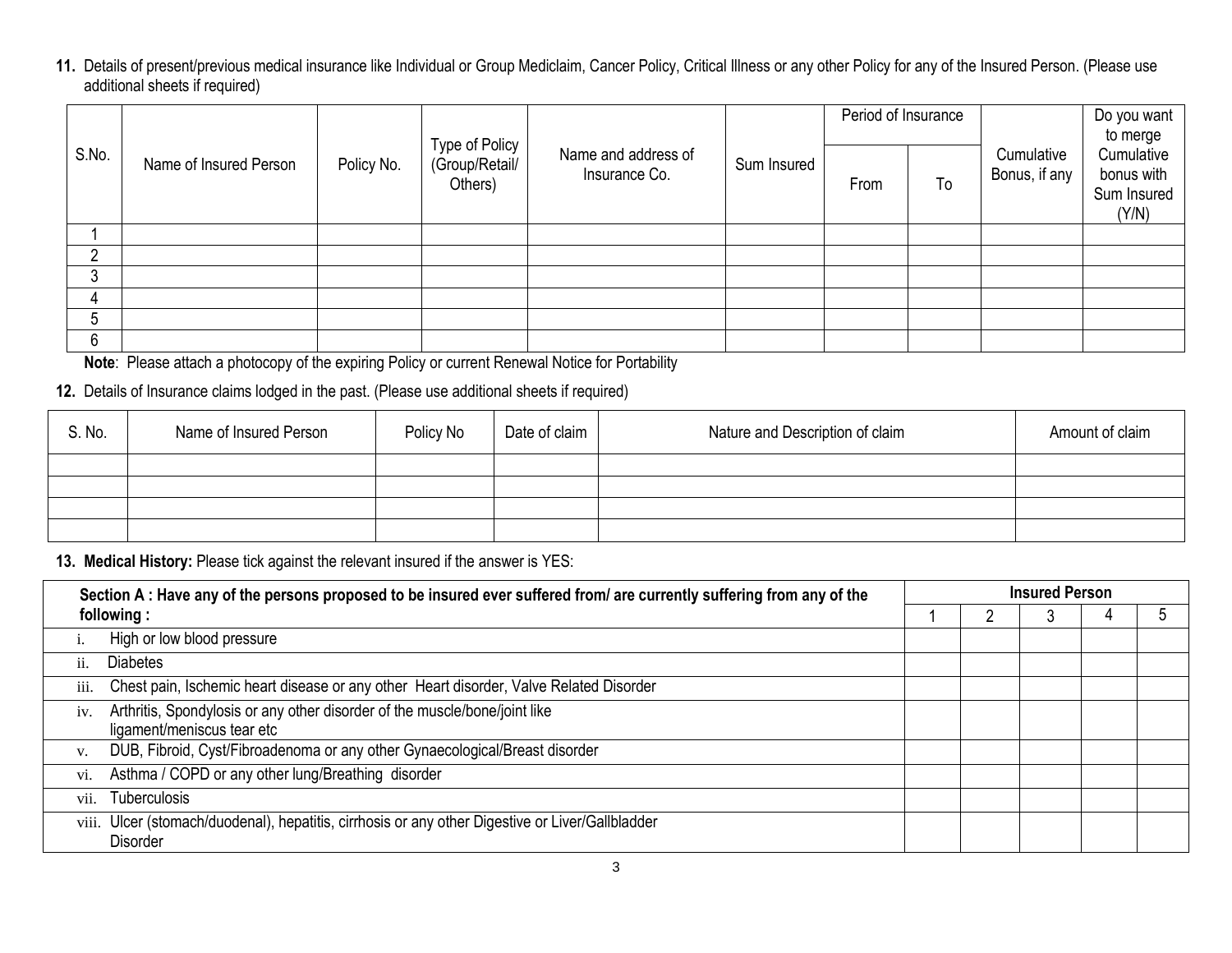| Renal failure, Kidney /ureteric stone or any other Kidney/Urinary tract or Prostate disorder<br>ix.           |  |  |  |  |  |  |
|---------------------------------------------------------------------------------------------------------------|--|--|--|--|--|--|
| Dizziness, Stroke, Epilepsy(fits), Paralysis or other brain/nervous system disorder/ Multiple Sclerosis<br>X. |  |  |  |  |  |  |
| Thyroid disorder or any other endocrine disorder<br>XI.                                                       |  |  |  |  |  |  |
| Tumor-benign or malignant, any ulcer/growth/cyst /mass or cancer<br>X11.                                      |  |  |  |  |  |  |
| xiii. Diseases of the Nose/Ear/Throat/Teeth/ Eye (please mention Diopters for refractive errors               |  |  |  |  |  |  |
| xiv. HIV/AIDS or sexually transmitted diseases or any immune system disorder                                  |  |  |  |  |  |  |
| Anaemia, Leukaemia or any other blood/lymphatic system disorder<br>XV.                                        |  |  |  |  |  |  |
| xvi. Psychiatric/Mental illnesses or Sleep disorder                                                           |  |  |  |  |  |  |
| xvii. Any Congenital / Genetic disorders                                                                      |  |  |  |  |  |  |
| xviii. Undertaken any surgery or a surgery been advised in the last 10 years or is a surgery still pending    |  |  |  |  |  |  |
| xix. Undertaken any lab/blood tests, imaging tests viz. scans/MRI in the last 5 years                         |  |  |  |  |  |  |
| Been under any regular medication (self/ prescribed)<br>XX.                                                   |  |  |  |  |  |  |
| xxi. Any other ailment / injury / sickness for which underwent treatment or undergoing /contemplating         |  |  |  |  |  |  |
| xxii. Any type of organ transplanted                                                                          |  |  |  |  |  |  |

| <b>Section B: RISK FACTORS</b>                    |                                                                                                    |  |  |  |  |  |  |
|---------------------------------------------------|----------------------------------------------------------------------------------------------------|--|--|--|--|--|--|
| i. Do you Smoke?                                  |                                                                                                    |  |  |  |  |  |  |
| if Yes, Number of cigarettes / day                |                                                                                                    |  |  |  |  |  |  |
| For how many years                                |                                                                                                    |  |  |  |  |  |  |
|                                                   | ii. Do you consume Alcohol?                                                                        |  |  |  |  |  |  |
|                                                   | if Yes, Quantity per week (in ml)                                                                  |  |  |  |  |  |  |
| For how many years                                |                                                                                                    |  |  |  |  |  |  |
| iii. Do you have the habit of chewing tobacco etc |                                                                                                    |  |  |  |  |  |  |
| if Yes, Quantity per week                         |                                                                                                    |  |  |  |  |  |  |
| For how many years                                |                                                                                                    |  |  |  |  |  |  |
|                                                   | iv. Family history of Hypertension / diabetes / heart attack (if Yes Please provide details below) |  |  |  |  |  |  |
| S. No.                                            | Relationship<br><b>Details</b>                                                                     |  |  |  |  |  |  |
|                                                   |                                                                                                    |  |  |  |  |  |  |
|                                                   |                                                                                                    |  |  |  |  |  |  |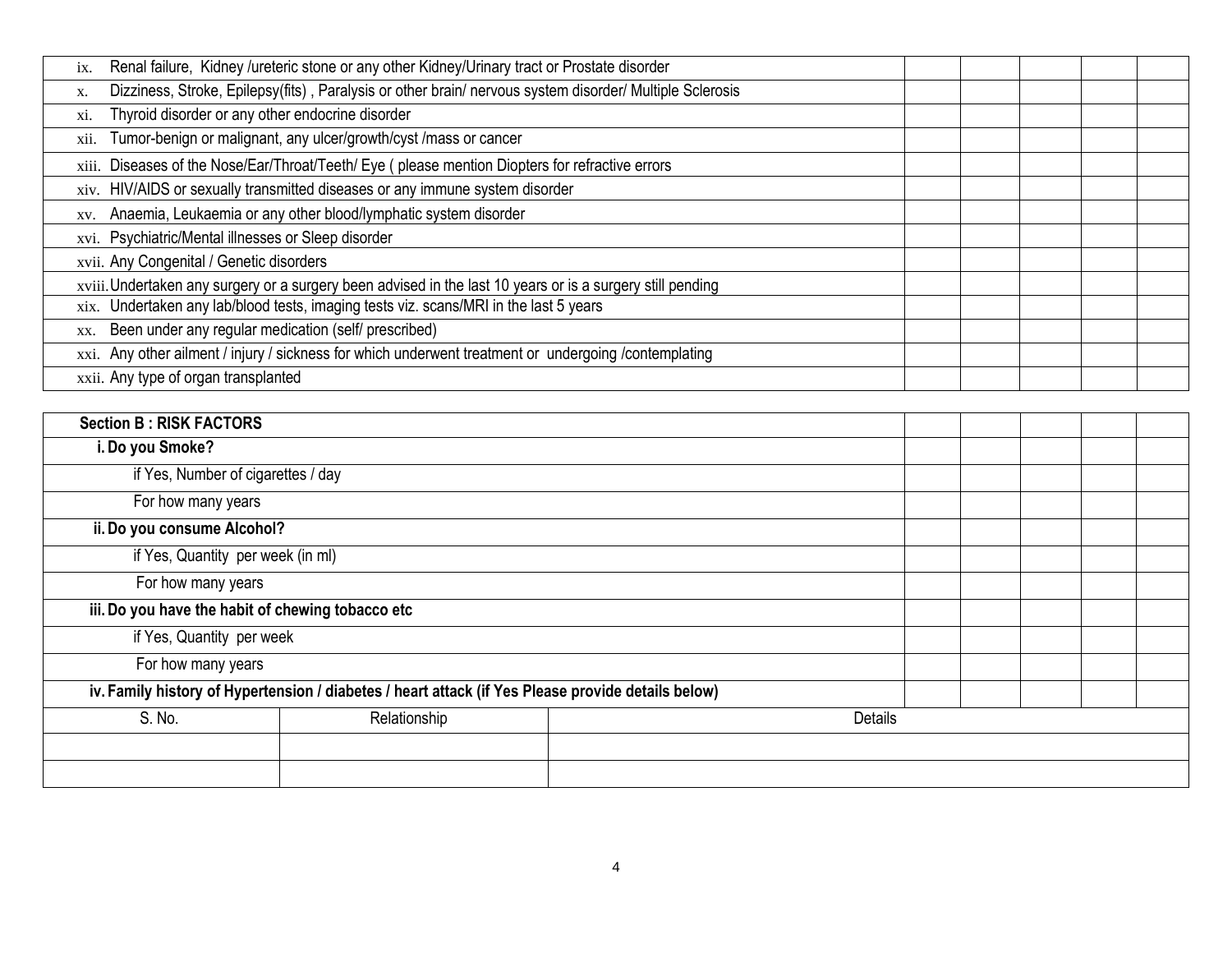**14.** If your answer is **YES**, to any of the questions above, please provide details in the Table given below (Please use additional sheets if required)

| S.No. | Name of Insured<br>Person | Name of disease/injury | Treatment/medication received<br>/receiving | Name of the Treating<br>Doctor | <b>SINCE</b><br><b>WHEN</b> | Whether fully<br>cured? |
|-------|---------------------------|------------------------|---------------------------------------------|--------------------------------|-----------------------------|-------------------------|
|       |                           |                        |                                             |                                |                             |                         |
|       |                           |                        |                                             |                                |                             |                         |
|       |                           |                        |                                             |                                |                             |                         |

**15.** Whether any Insurance company (including IFFCO TOKIO) has declined to accept the proposal of any of the members earlier? If Yes, please provide details.

- **16.** Any additional facts which affect the proposed insurance & should be disclosed to the insurer.
- 17. Do you want to opt for Automatic Reinstatement of Sum Insured in the event of a claim? If, Yes, applicable premium at short period rates would be deducted from the claim amount due to you. This reinstated sum will not be available for the same hospitalization. It will be available for treatment (other than certain chronic diseases) including the same illness or disease but separate independent case of hospitalization which are not case of relapse within 45 days of first hospitalization. Please contact the agent / our office for further details:  $Yes \Box$  No  $\Box$ Yes  $\Box$

| 18. PAYMENT DETAILS: Please fill in your payment details: Cheque |                                                                                                                                                                                                                                |                  | $DD$ $\Box$ | Credit Card                             | Debit Card           | Cash |
|------------------------------------------------------------------|--------------------------------------------------------------------------------------------------------------------------------------------------------------------------------------------------------------------------------|------------------|-------------|-----------------------------------------|----------------------|------|
| Amount in figures                                                | Amount in words and the state of the state of the state of the state of the state of the state of the state of the state of the state of the state of the state of the state of the state of the state of the state of the sta |                  |             |                                         |                      |      |
| <b>Bank Name Example 2014</b>                                    | <b>Branch Example 19</b>                                                                                                                                                                                                       |                  |             | Cheque /DD No.                          |                      |      |
| Cheque/DD Date: $\vert \vert$                                    |                                                                                                                                                                                                                                |                  |             |                                         | Relation to Proposer |      |
| Credit/Debit Card Type: Master                                   | Visa $\Box$                                                                                                                                                                                                                    | American Express |             | Others $\Box$                           |                      |      |
| Credit/Debit Card No.                                            |                                                                                                                                                                                                                                |                  |             | Card Holder Name: The Card Holder Name: |                      |      |
| Expiry Date: DD/MM/YY:                                           |                                                                                                                                                                                                                                |                  |             |                                         |                      |      |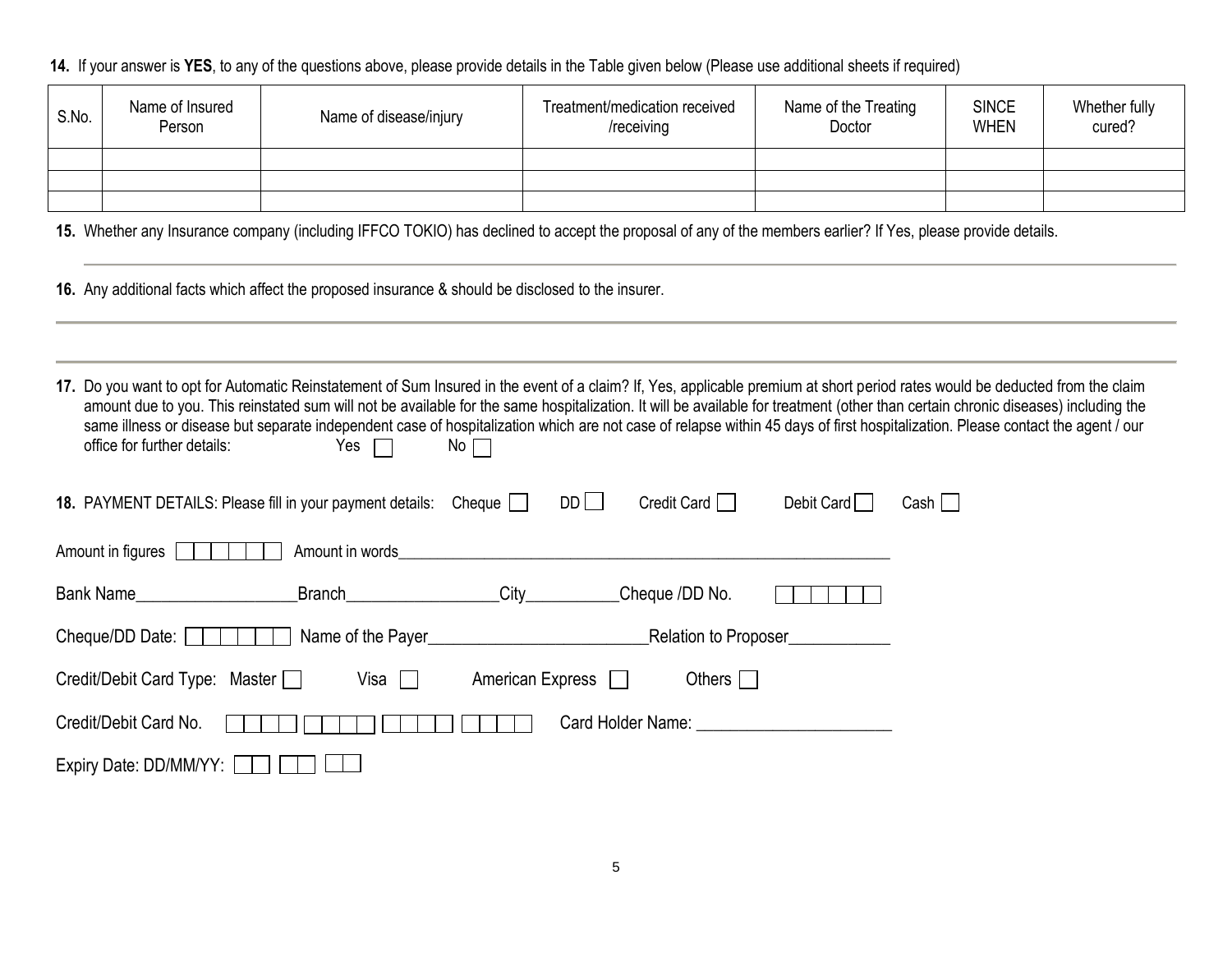|                                     | <b>19. BANK DETAILS TO RECEIVE PAYMENT FROM INSURER</b> |  |  |  |
|-------------------------------------|---------------------------------------------------------|--|--|--|
| Payee Name: $\Box$                  |                                                         |  |  |  |
| Account No.                         | IFSC/NEFT/RTGS Code:                                    |  |  |  |
| Bank Name:<br><b>Branch Address</b> |                                                         |  |  |  |

#### **DECLARATION**

- 1. "I/We hereby declare, on my behalf and on behalf of all persons proposed to be insured, that the above statements, answers and/or particulars given by me are true and complete in all respects to the best of my knowledge and that I/We am/are authorized to propose on behalf of these other persons.
- 2. I understand that the information provided by me will form the basis of the insurance policy, is subject to the Board approved underwriting policy of the insurance company and that the policy will come into force only after full receipt of the premium chargeable.
- 3. I/We further declare that I/we will notify in writing any change occurring in the occupation or general health of the person to be insured/proposer after the proposal has been submitted but before communication of the risk acceptance by the company.
- 4. I/We declare and consent to the company seeking medical information from any doctor or hospital who at anytime has attended on the person to be insured/proposer or from any past or present employer concerning anything which affects the physical or mental health of the person to be assured/proposer and seeking information from any insurance company to whom an application for insurance on the person to be insured/proposer has been made for the purpose of underwriting the proposal and/or claim settlement.
- 5. I/We authorize the company to share information pertaining to my proposal including the medical records of the insured/proposer for the sole purpose of underwriting the proposal and/or claims settlement and with any Governmental and/or Regulatory authority."

I, hereby declare and warrant that the above statements are true and complete. I agree that this proposal shall form the basis of the contract should the insurance be effected. If after the insurance is affected, it is found that the statements, answers or particulars stated in the proposal form and its questionnaires are incorrect or untrue in any respect, the insurance company shall incur no liability under this insurance.

I have read the prospectus/sales literature and am willing to accept the coverage subject to the terms, conditions and exceptions prescribed by the insurance company therein. The policy Coverage and exclusions, Rates, terms & Conditions have been explained to me in my language and have been understood by me

| Date   | Signature of Proposer: | Signature of the witness        |
|--------|------------------------|---------------------------------|
| Place: | Name of Proposer:      | Name and address of the witness |

#### **Note**:

- Please fill **in** the proposal for carefully and answer all the questions honestly.
- Please do not leave any question blank or write "-". This will only be construed as a "No" or "NIL" (or similar) declaration from the Insured
- Incorrect or non-disclosure of facts will make the contract void and all the benefits under the policy including the premium paid shall be forfeited.
- People above the specified age should submit the prescribed test reports also along with proposal form. Please check with your agent for the details.
- Insurance Company reserves the right to seek additional information, diagnostic reports, Certificate from a doctor etc any time before the acceptance of the proposal / inception of cover.
- Company will reimburse 50% of the cost of prescribed tests, subject to a maximum of Rs. 1000/- in case the proposal is accepted.
- Acceptance of the proposal is purely at the discretion of Insurance Company.
- Insurance company may accept the proposal at revised terms and / or rates. In such case the Insured reserves the right to decline before commencement of policy.
- Insured has a free-look period of 15 days from the inception of the policy subject to the guidelines of IRDA
- Submission of this proposal does not entail the proposer any rights. The liability of the insurer commences only after the proposal is accepted by the Insurer, payment of premium before commencement of risk and/or the date of inception of risk mentioned in the policy (whichever is later)

# **SECTION 41 OF THE INSURANCE ACT 1938**

#### **PROHIBITION OF REBATES**

Payment of rebates is expressly prohibited under Section 41 of the Insurance Act, 1938.

- 1. No person shall allow or offer to allow either directly or indirectly as an inducement to any person to take or renew or continue an insurance in respect of any kind of risk relating to lives or property in India, any rebate of the whole or part of the commission payable or any rebate of the premium shown on the policy, nor shall any person taking out or renewing or continuing a policy accept any rebate, except such rebate as may be allowed in accordance with the published prospectus or tables of the insurer. Provided that acceptance by an insurance agent of commission in connection with a policy of life insurance taken out by himself on his own life shall not be deemed to be acceptance of a rebate of premium within the meaning of this sub-section if at the time of such acceptance the insurance agent satisfies the prescribed conditions establishing that he is a bona fide insurance agent employed by the insurer.
- 2. Any person making default in complying with the provisions of this section shall be liable for a penalty which may extend to ten lakh rupees."